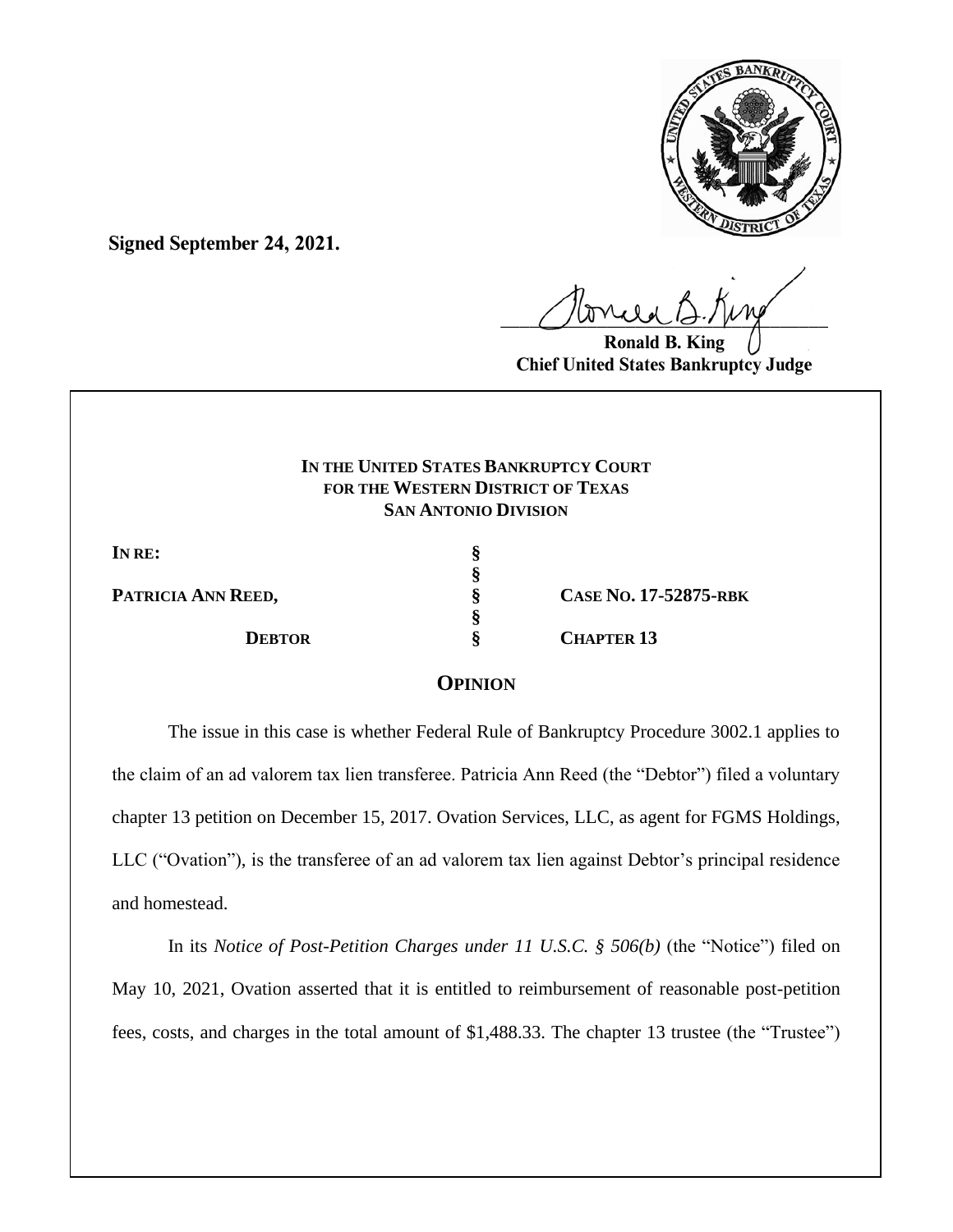objected and argued that Federal Rule of Bankruptcy Procedure 3002.1 applies to Ovation's claim and limits Ovation's fees to those incurred within 180 days prior to the Notice.

## **BACKGROUND**

On March 28, 2012, the Debtor executed a Promissory Note and Deed of Trust – Tax Lien with Diversified Portfolio, LLC in exchange for payment of ad valorem taxes owed on the Debtor's principal residence (the "Property"). The tax lien transfers covered the payment of the Debtor's ad valorem taxes for tax years 2006, 2007, 2008, 2010, and 2011. Documents executed by the Debtor authorizing the transfer of the tax liens from Bexar County to Diversified Portfolio, LLC were filed in Bexar County. The tax liens were transferred from Diversified Portfolio, LLC to FGMS Holdings, LLC in November 2013.

In her bankruptcy case, the Debtor listed the Property as her homestead with no objections filed. Ovation filed its original proof of claim on January 30, 2018 in the amount of \$23,098.47. The Debtor's chapter 13 plan was confirmed on May 17, 2018 and provided for Ovation's oversecured claim to be paid over a sixty-month term. The plan pays Ovation the principal balance of \$8,260.62 by monthly payments of \$220.75 at 13.99% interest and prepetition arrears of \$14,837.00 by monthly payments of \$274.78 at 0.00% interest. On May 10, 2021, Ovation filed the Notice seeking reasonable post-petition fees, costs, and charges in the amount of \$1,488.33 under the terms of the agreement with the Debtor and as an oversecured creditor under § 506(b). The Trustee objected to the Notice and asserted that under Rule 3002.1 Ovation's fees and charges should be limited to those incurred within 180 days prior to the Notice.

<sup>1</sup> Ovation filed two amended claims, one on February 26, 2018 and the other on June 4, 2021.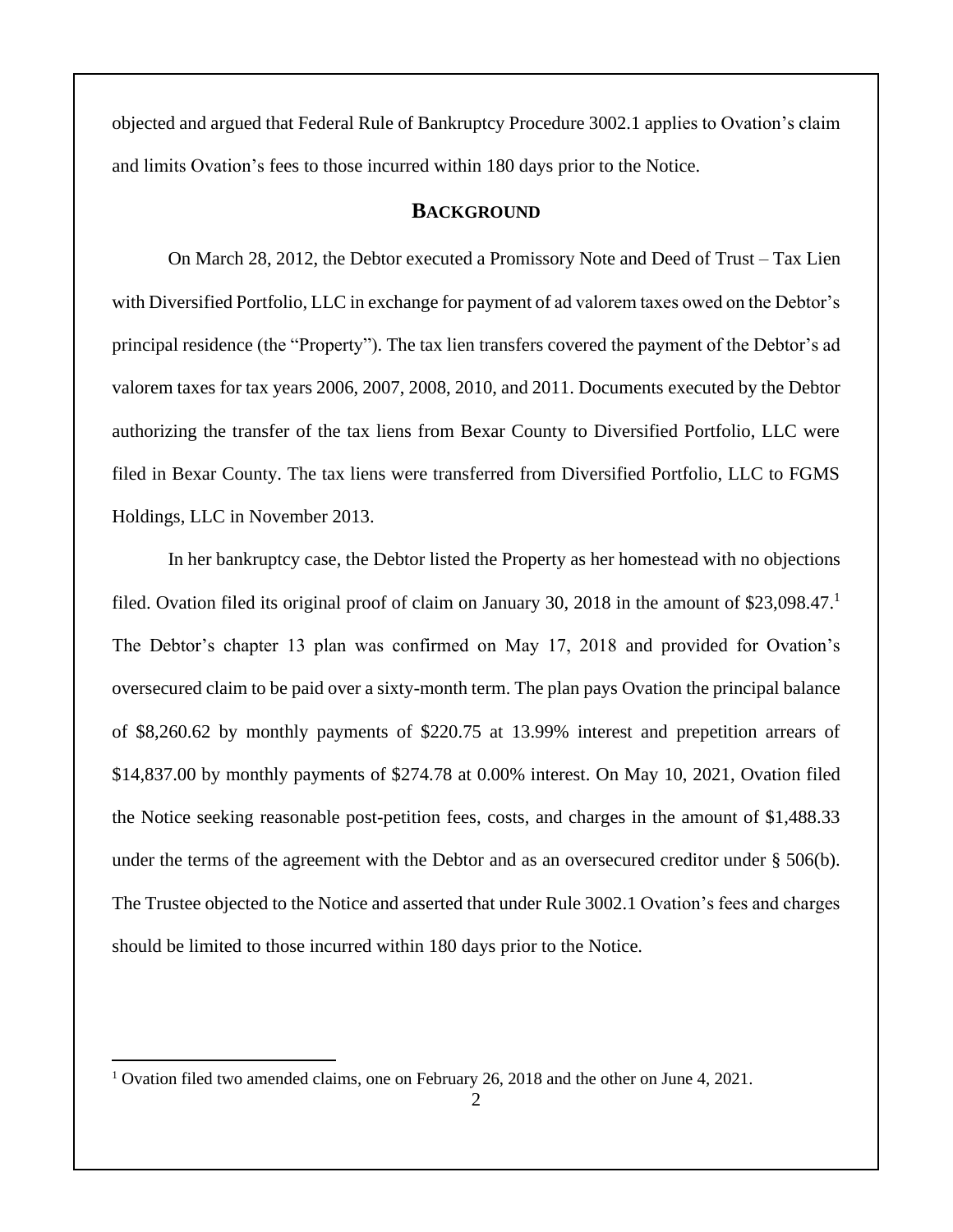In response, Ovation argued that Rule 3002.1 does not apply to Ovation's claim for two reasons. First, Ovation argued that Rule 3002.1 applies only to claims for which the plan provides "contractual installment payments" and the payments to Ovation under the confirmed plan are not contractual payments. Second, Ovation argued that Rule 3002.1 applies only to claims that are secured by a "security interest in the debtor's principal residence." Statutory tax liens are not a "security interest" as defined by the Bankruptcy Code.

#### **DISCUSSION**

Section 506(b) of the Bankruptcy Code provides that the holder of an oversecured claim is allowed "interest on such claim, and any reasonable fees, costs, or charges provided for under the agreement or State statute under which such claim arose." 11 U.S.C. § 506(b). There is no dispute that Ovation is the holder of an oversecured claim for ad valorem taxes on the Debtor's principal residence that arises by force of Texas Tax Code § 32.01. The parties disagree, however, over whether Ovation's claim meets the applicability requirements of Rule 3002.1.

Federal Rule of Bankruptcy Procedure 3002.1(a) "applies in a chapter 13 case to claims (1) that are secured by a *security interest* in the debtor's principal residence, and (2) for which the plan provides that either the trustee or the debtor will make contractual installment payments." FED. R. BANKR. P. 3002.1(a) (emphasis added). When Rule 3002.1 applies:

> The holder of the claim shall file and serve on the debtor, debtor's counsel, and the trustee a notice itemizing all fees, expenses, or charges (1) that were incurred in connection with the claim after the bankruptcy case was filed, and (2) that the holder asserts are recoverable against the debtor or against the debtor's principal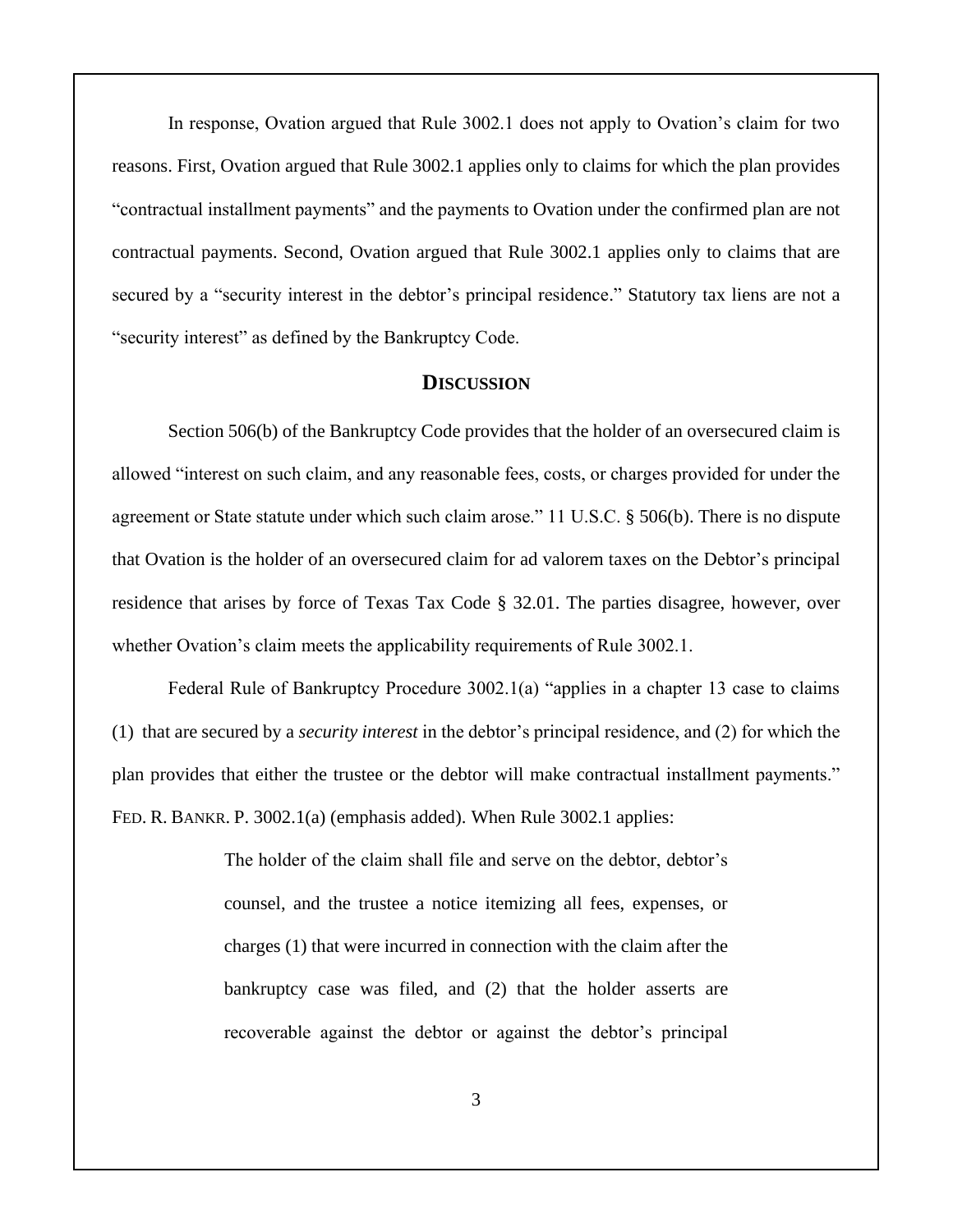residence. The notice shall be served within 180 days after the date on which the fees, expenses, or charges are incurred.

FED. R. BANKR. P. 3002.1(c).

Ovation's first argument against the applicability of Rule 3002.1 focused on the language in Rule 3002.1(a) that the plan must pay the creditor "contractual installment payments." FED. R. BANKR. P. 3002.1(a). Ovation argued that the plan payments on the arrearage portion of its claim are not "contractual installment payments" under Rule 3002.1(a). This argument is not persuasive. It appears that this language, added to Rule 3002.1(a) by amendment in 2016, was intended to clarify that the rule applies when the trustee or debtor makes ongoing mortgage payments "under the plan," even if there is no prepetition arrearage to be cured. The Advisory Committee added this language to make clear that the rule applies in both scenarios. The Trustee is correct that the term "contractual installment payments" includes payments to Ovation under the plan for prepetition arrearages. Under the plan, Ovation's claim will be paid in full.

Ovation's second argument focused on the requirement that a claim must be secured by a "security interest" in the debtor's principal residence for Rule 3002.1 to apply. To determine whether Rule 3002.1 applies to Ovation's claim, an analysis of the character of Ovation's lien is helpful.

#### *1. Ovation Holds a Valid Statutory Lien*

The Bankruptcy Code recognizes three types of liens: statutory liens, judicial liens, and security interests. The Code defines "statutory lien" as a "lien arising solely by force of a statute on specified circumstances or conditions . . . but does not include security interest or judicial lien." 11 U.S.C. § 101(53). The Code defines "security interest" as a "lien created by an agreement." 11 U.S.C. § 101(51). Because Rule 3002.1 applies only to claims secured by a "security interest,"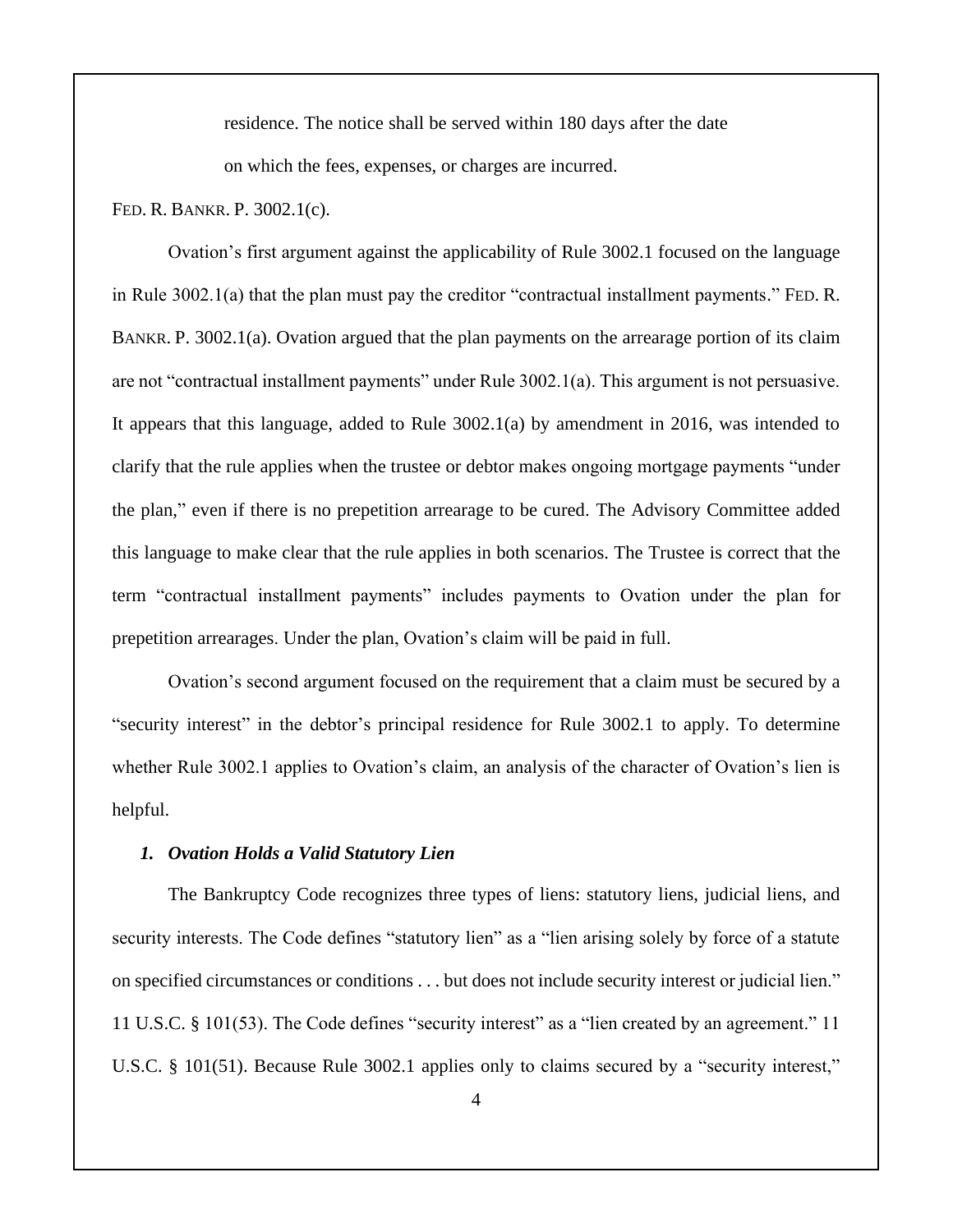whether Rule 3002.1 applies to Ovation's claim depends on whether the claim is secured by a security interest, a statutory lien, or both.

It is undisputed that Ovation's claim as a transferee and subrogee of Bexar County's rights as the taxing authority is a statutory lien that arises automatically under the Texas Tax Code. TEX. TAX CODE § 32.01. Under Texas law, a transferee of a tax lien is "subrogated to and is entitled to exercise any right or remedy possessed by the transferring taxing unit." TEX. TAX CODE § 32.065(c). Tax lien transferees are permitted to charge interest, attorney's fees for collection, and attorney's fees if the property owner files for bankruptcy. TEX. FIN. CODE § 351.0021; TEX. TAX CODE §§ 32.06, 32.065.

### *2. The Deed of Trust*

The Trustee "does not seek to invalidate" Ovation's statutory lien, but rather, the Trustee "seeks acknowledgment that the liens of Ovation are a hybrid."<sup>2</sup> Because Ovation "chose to require execution of a promissory note and deed of trust by the Debtor<sup>[]</sup> using [her] principal place of residence as collateral for the repayment of the note," the Trustee avers that Ovation's claim is secured by both a statutory tax lien and a security interest for purposes of Rule 3002.1.<sup>3</sup>

Ovation argued that its claim cannot be both a statutory lien and a security interest because the three types of liens recognized in the Bankruptcy Code are mutually exclusive. *In re Thompson*, 240 B.R. 776, 781 (B.A.P. 10th Cir. 1999) (affirming that a lien arising from an antenuptial agreement was a "security interest" which the debtor could not avoid). The origin of a lien establishes its nature. *Id.* ("It is the origin of the creditor's interest rather than the means of enforcement that determines the nature of the lien."). Here, the origin of the lien is the Texas Tax

<sup>2</sup> ECF No. 129, pg. 4.

<sup>3</sup> ECF No. 129, pg. 4.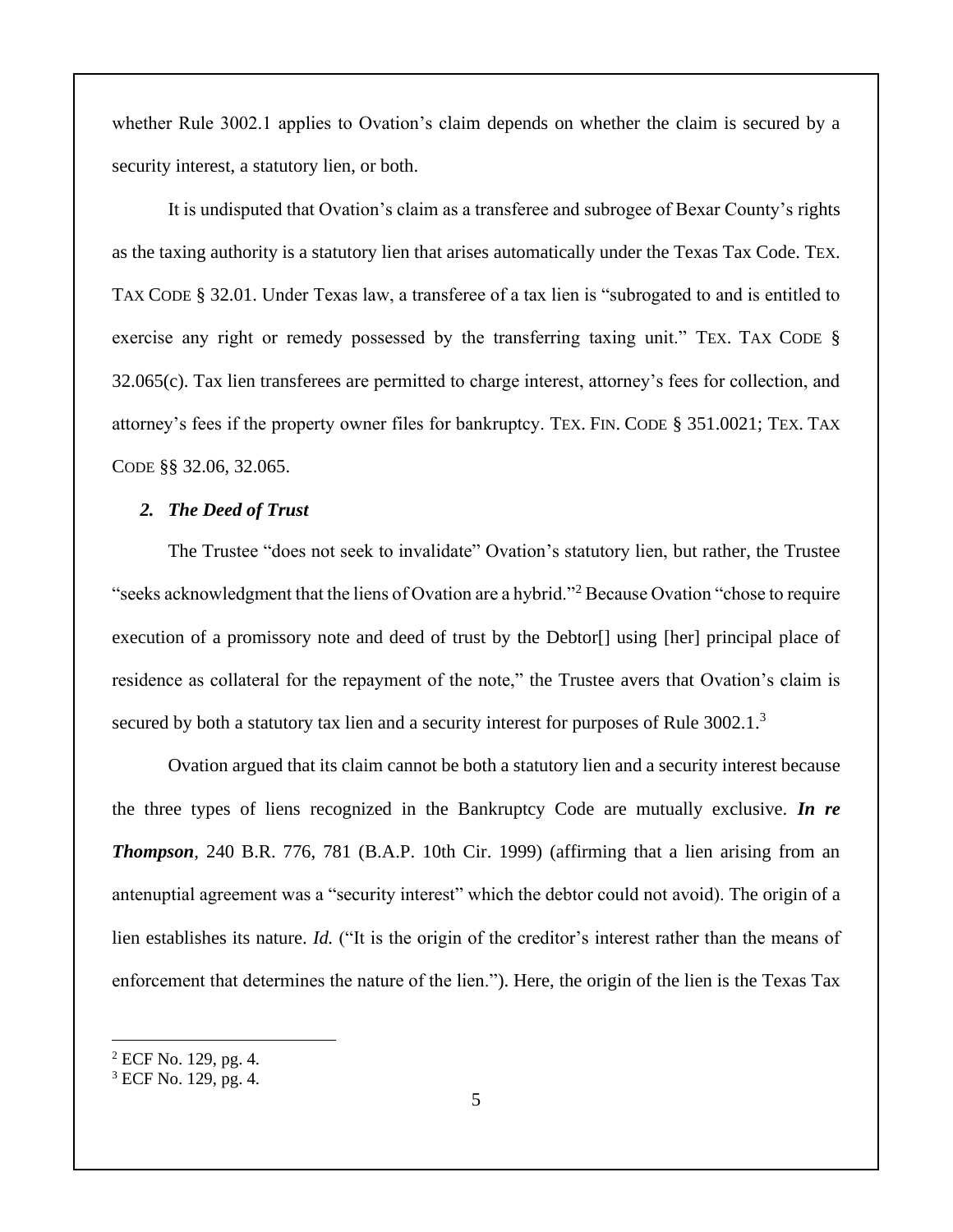Code, which provides for the automatic creation of this type of lien. TEX. TAX CODE § 32.01. Ovation relied on Fifth Circuit and Texas state court authority to support its position that Ovation holds only statutory liens on the Debtor's homestead.

In *Benchmark Bank v. Crowder*, the Texas Supreme Court addressed whether a third party may be subrogated to an IRS tax lien and entitled to enforce the lien against the taxpayer's homestead. *Benchmark Bank v. Crowder*, 919 S.W.2d 657, 659 (Tex. 1996). The case involved the refinance of a debt secured by a federal tax lien. *See id.* The taxpayers in *Benchmark* executed a deed of trust, which provided that in the event loan proceeds were used to pay any outstanding liens, the lender would be subrogated to any and all rights and liens. *Id.* The Texas Supreme Court held that the refinancing transaction did not alter the nature of the original lien. *Id.* at 661. "The deed of trust did not create a new lien against the Crowders' property. Rather, the deed of trust preserved and extended the existing tax lien, but also prescribed new terms and conditions for foreclosure." *Id.* at 662.

In *In re Kizzee-Jordan*, the Fifth Circuit analyzed the nature of an ad valorem tax lien transferee's claim for purposes of 11 U.S.C. § 511. *In re Kizzee-Jordan*, 626 F.3d 239 (5th Cir. 2010). The Fifth Circuit rejected an argument that once the transferee paid the original taxing authorities, the transferee's tax claim was extinguished and replaced by an entirely new debt under the terms of a promissory note. *Id.* at 244–45. The Fifth Circuit held that the entity holding the debt may change, but the nature of the underlying tax debt does not change. *Id.* at 244. The Fifth Circuit extended and reaffirmed this analysis in a Truth-in-Lending Act case. *Billings v. Ovation Fin. Servs., LLC*, 821 F.3d 608 (5th Cir. 2016).

Based on the analysis contained in *Kizzee-Jordan*, this Court agrees that the nature of Bexar County's statutory tax lien did not change when it was transferred to Ovation. The Trustee,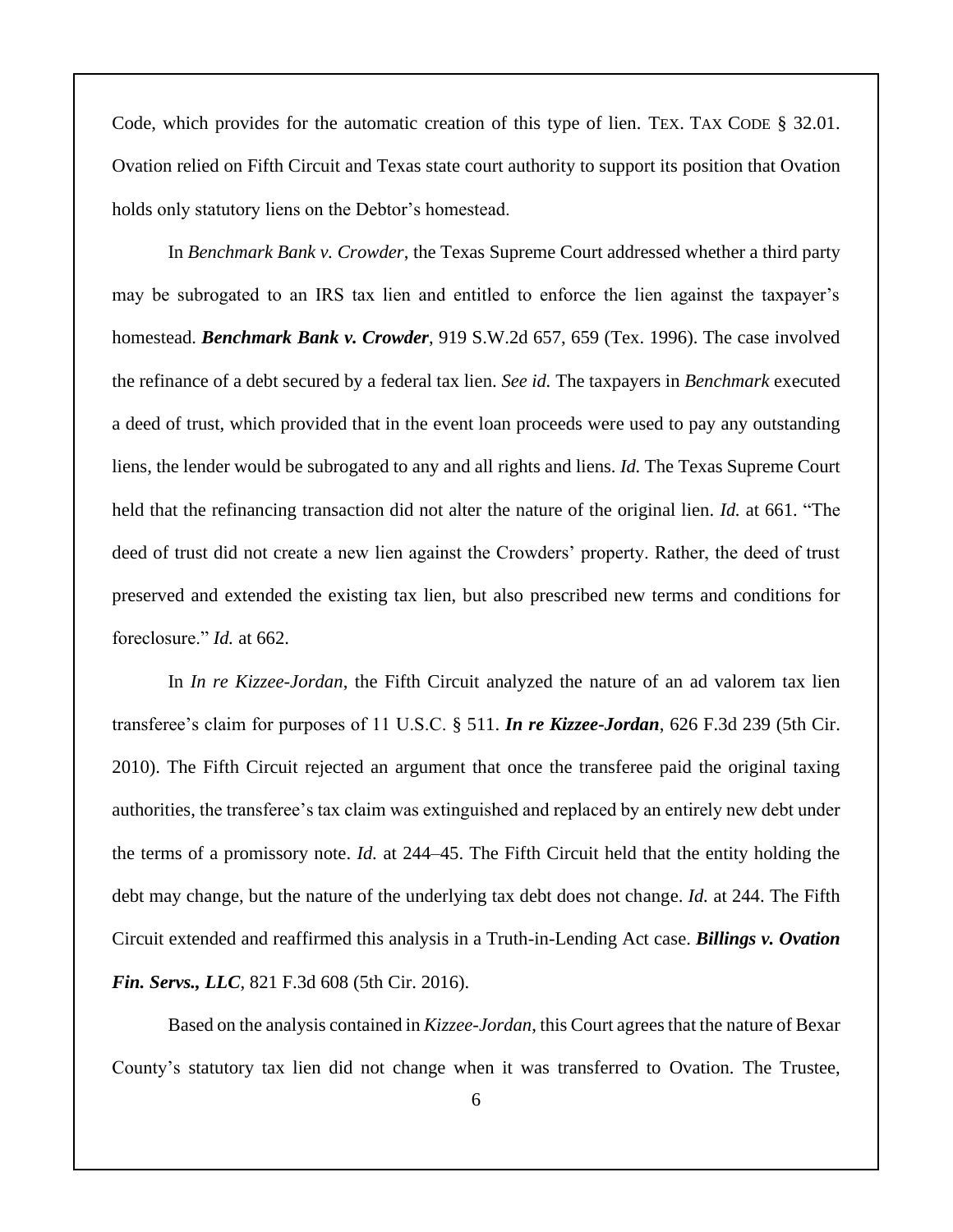however, argued a novel variation on *Kizzee-Jordan*. While the Fifth Circuit in *Kizzee-Jordan* addressed whether the promissory note *replaced* the transferee's tax claim, the Trustee pointed out that the analysis does not address whether the two liens could co-exist. The Fifth Circuit acknowledged that Texas law grants tax lien transferees subrogation rights that go above and beyond the rights held by the original taxing authority. *In re Kizzee-Jordan*, 626 F.3d at 244–46. For example, transferees can charge additional closing costs, fees, and a higher rate of interest. *Id.*  at 245. The Trustee argued that this acknowledgment leaves open the possibility that statutory liens and consensual liens relating to tax claims can co-exist.

Some bankruptcy courts have acknowledged the ability for liens to co-exist. In 2017, the Bankruptcy Court for the District of New Jersey addressed whether a lien held by a homeowner's association (the "HOA") for unpaid assessments was a security interest on the debtor's principal residence, or whether it was a statutory lien arising under the New Jersey Condominium Act. *In re Keise*, 564 B.R. 255 (Bankr. D.N.J. 2017). The debtor argued that the lien was statutory, therefore subject to modification under  $\S$  1322(b)(2). The HOA argued that the lien was a consensual lien protected from modification under  $\S$  1322(b)(2) based on a Declaration of Covenants and Restrictions agreement. The court first recognized that, while the Code "does not expressly state that the three types of liens are mutually exclusive, the legislative history underlying the Code supports such an interpretation." *In re Keise*, 2018 WL 624105, at \*2 (D.N.J. Jan. 30, 2018).

The bankruptcy court held that the HOA's lien was secured by two separate liens, one consensual and one statutory. *See id.* The court found that the liens operated simultaneously to secure the HOA's single claim. *Id.* at \*5 (explaining that "each lien [was] available to the [HOA]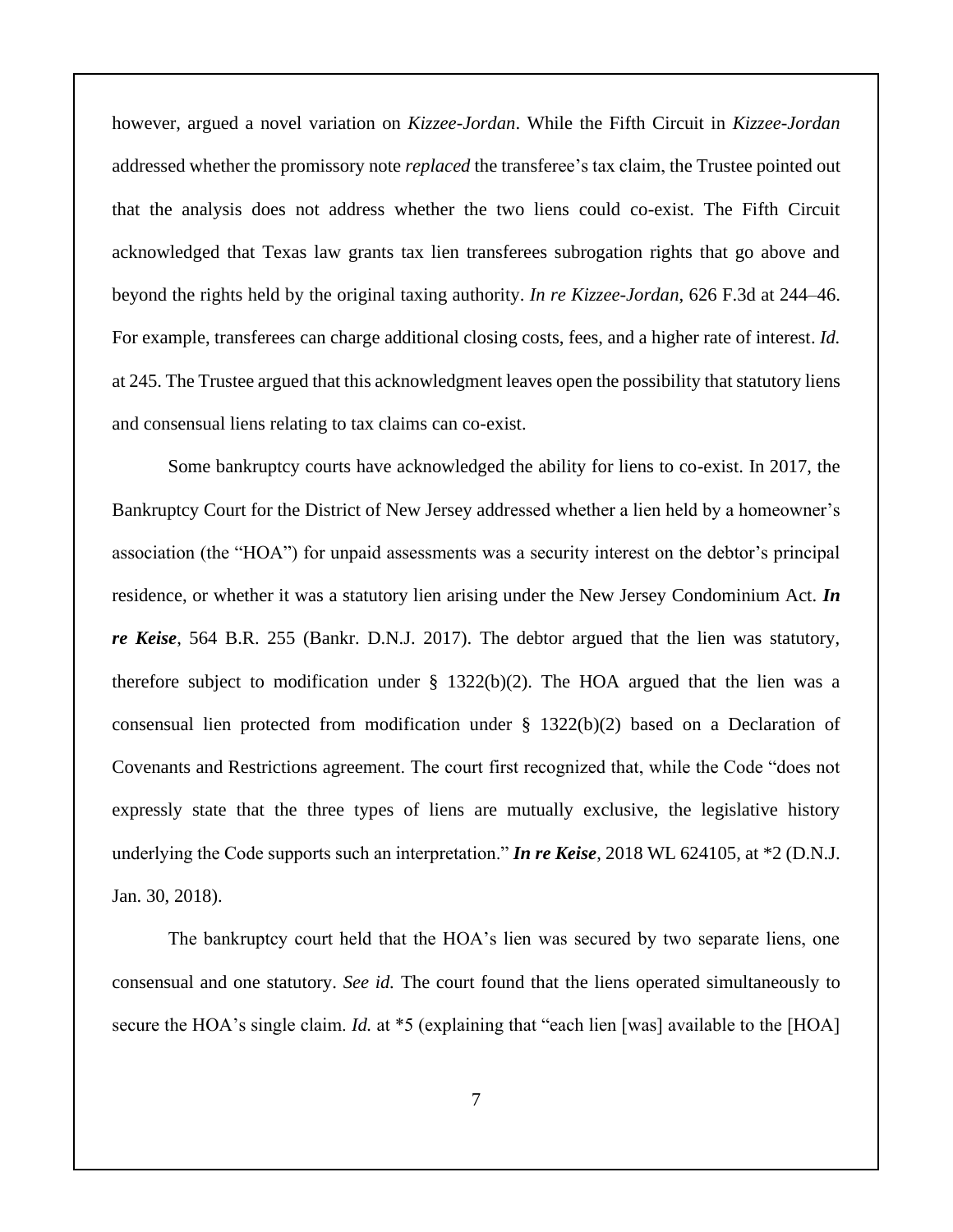to enforce its claim"). Under the language of the Condominium Act, the existence of the consensual lien did not preclude the creation of a statutory lien. *Id*.

The district court reversed and remanded, finding that the bankruptcy court erred in its threshold analysis of whether the Condominium Act applied to the HOA. *Id.* In its explanation of the bankruptcy court's analysis, the district court noted that because  $\S$  1322(b)(2) applies exclusively to a "claim secured *only* by a *security interest* in real property," the HOA's claim was not protected from modification because it was secured by both a security interest and a statutory lien. *Id.* After remanding on other grounds, the district court expressed "no view as to the question of whether the lien held by the [HOA] in this case is statutory, consensual, or both." *Id.* at \*14.

Under the Bankruptcy Code, statutory liens and security interests "have mutually exclusive definitions; a lien must be one or the other." *In re Holmes*, 603 B.R. 757, 770 (D.N.J. 2019). Ovation correctly asserted that that the three types of liens are mutually exclusive. The *Keise* opinion suggests, however, that while the types of liens are mutually exclusive, multiple separate liens may be created to support a single debt. The Code does not preclude "the creation and employment of multiple enforcement mechanisms to recover a single debt." *In re Keise*, 564 B.R. at 264. Similarly, the Trustee argued that Ovation's claim could be secured by two separate liens collateralizing the debtors homestead, one statutory and the other consensual. To determine whether Rule 3002.1 applies to Ovation's ostensible consensual lien, it is necessary to address whether such lien is a separate lien which is valid and enforceable under Texas law.

#### *3. Under Texas Law, Ovation's Deed of Trust Did Not Create a Separate Lien*

Under Texas law, homesteads are generally protected from forced sale to satisfy debts, except for those debts specifically enumerated in the Texas Constitution and the Texas Property Code. TEX. CONST. art. XVI, § 50(a); TEX. PROP. CODE ANN. § 41.001(b); *see Wells Fargo Bank,*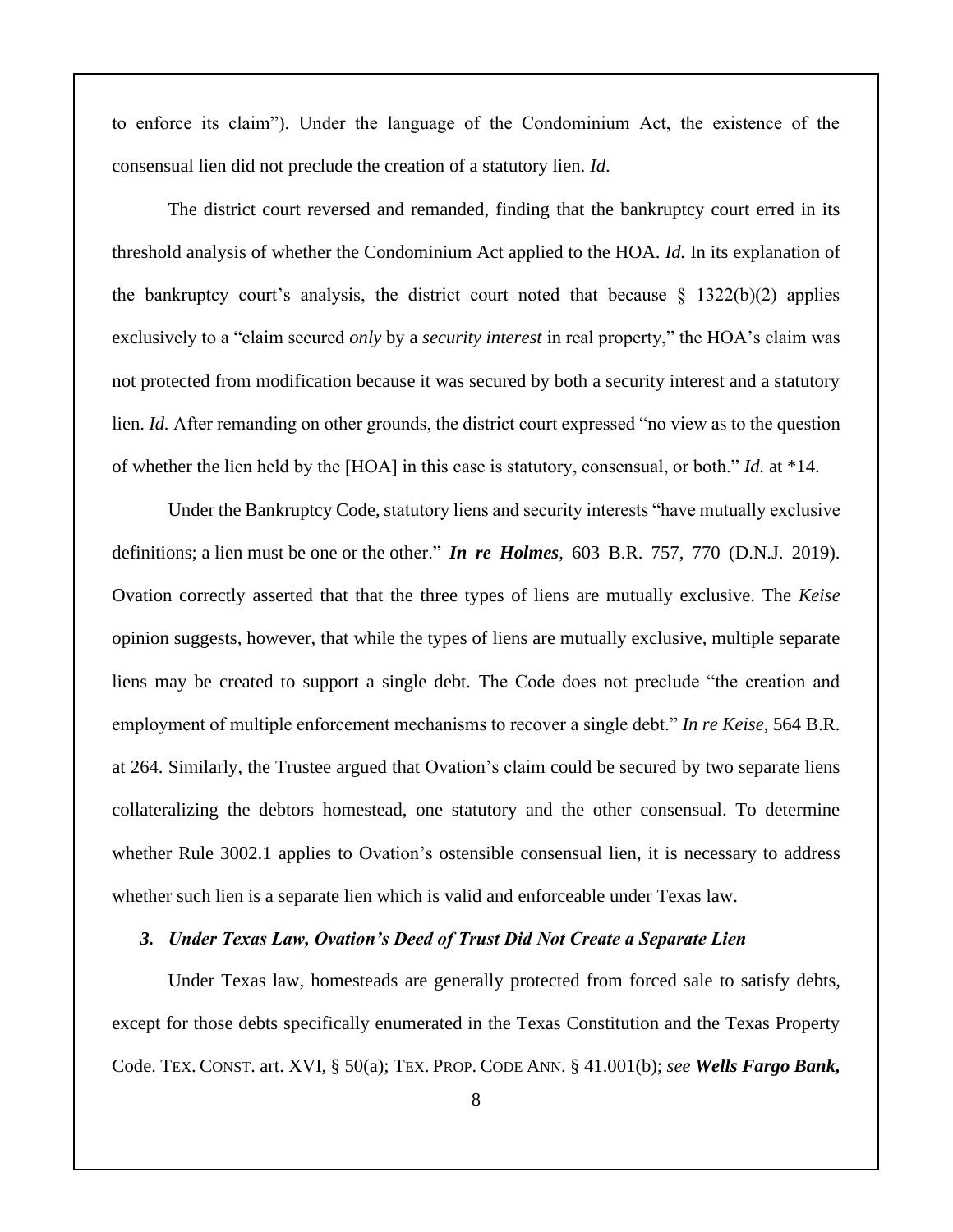*N.A. v. Murphy*, 458 S.W.3d 912, 917 (Tex. 2015). The list of exceptions to the general rule includes (1) claims for purchase money of the property, (2) taxes due on the property, (3) certain work and material to improve, renovate, or repair the property, (4) certain extensions of credit for home equity loans, and (5) reverse mortgages. TEX.CONST. art. XVI, § 50(a); *see Barras v. Barras*, 396 S.W.3d 154, 164 (Tex. App.—Houston [14th Dist.] 2013, pet. denied). Seizure of homestead property for a debt that is not specifically allowed by the Texas Constitution is invalid.

Ovation does not dispute that the Property is the Debtor's homestead, nor that the Property was her homestead prior to her transactions with Ovation in 2012. Ovation's statutory lien, created by Texas Tax Code § 32.01 and transferred from the Bexar County taxing authorities, clearly meets the exception in the Texas Constitution for taxes due on the Property. Tax debts are valid against homestead, even if they are enforced by a third party due to a transfer of the original debt. *Benchmark Bank v. Crowder*, 919 S.W.2d 657, 659 (Tex. 1996); *see Fernandez v. FGMS Holdings, L.L.C.*, 2017 WL 6888530, \*2 (S.D. Tex., July 25, 2017) (holding that the homestead protections in the Texas Constitution did not bar a tax lender's foreclosure based on a tax lien debt on property owner's homestead). Ovation's statutory lien based on tax debt, therefore, is enforceable against the Debtor's homestead under the Texas Constitution, and Ovation is entitled to enforce its lien for the entire tax debt, including any fees, costs, and charges to which it is entitled under the provisions of the Texas Tax Code and Texas Finance Code.

Ovation argued that it required execution of the promissory note and deed of trust because it was required by statute. Section 32.065(b) of the Texas Tax Code states:

> [A] contract entered into under Subsection (a) between a transferee and the property owner under Section 32.06 that is secured by a priority lien on the property *shall* provide for foreclosure in the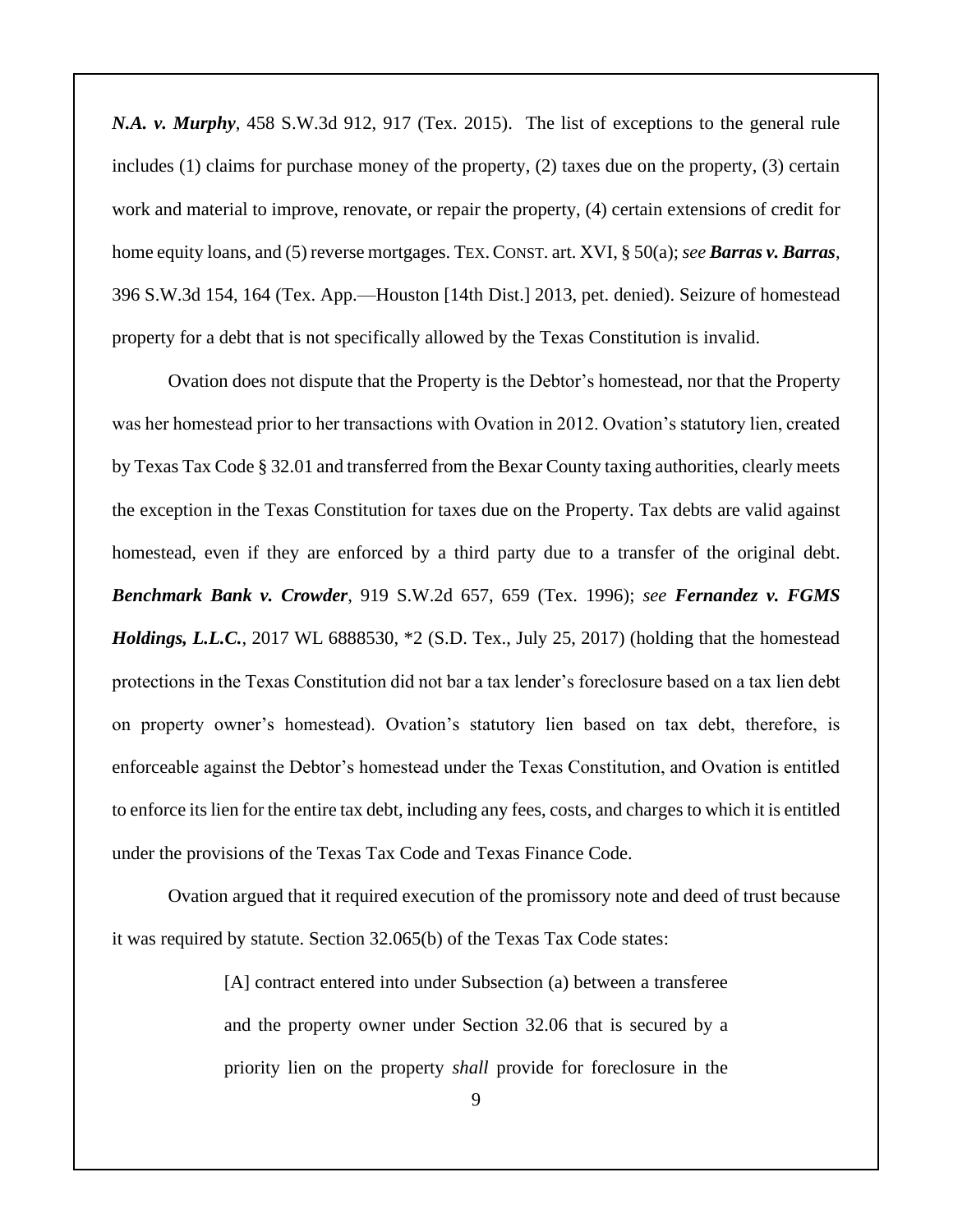manner provided by Section 32.06(c) *and*: (1) an event of default; (2) notice of acceleration; and (3) recording of the deed of trust or other instrument securing the contract entered into under Subsection (a) in each county in which the property is located.

TEX. TAX CODE § 32.065(b) (emphasis added). Ovation argued that it documented the transaction in this manner because the Texas Tax Code provision required Ovation to memorialize the terms of the agreement with the Debtor, and if the agreement granted a new and separate security interest, "then it would run afoul of the Texas Constitution because it would not meet the Texas Constitution's requirements."<sup>4</sup> This Court agrees and finds that while Ovation had to comply with the Texas Tax Code and could provide new terms and conditions for foreclosure, no new security interest was created because the nature of the underlying tax debt does not change. *In re Kizzee-Jordan*, 626 F.3d 239, 244 (5th Cir. 2010); *cf. Benchmark Bank*, 919 S.W.2d at 659 (federal tax lien). Because Ovation does not hold a separate, enforceable security interest against the Debtor's principal residence and homestead, the Court finds that Rule 3002.1 does not apply to Ovation's claim.

## **CONCLUSION**

Rule 3002.1 applies only to claims that are secured by a security interest, as defined by the Bankruptcy Code, in the debtor's principal residence. Ovation's claim is secured by a statutory lien created by the Texas Tax Code which is enforceable against the Debtor's homestead under Texas law. Statutory liens, as defined by the Bankruptcy Code, expressly exclude security interests and are not subject to Rule 3002.1. Ovation's deed of trust executed by the Debtor did not create

<sup>4</sup> ECF No. 128, pg. 11.